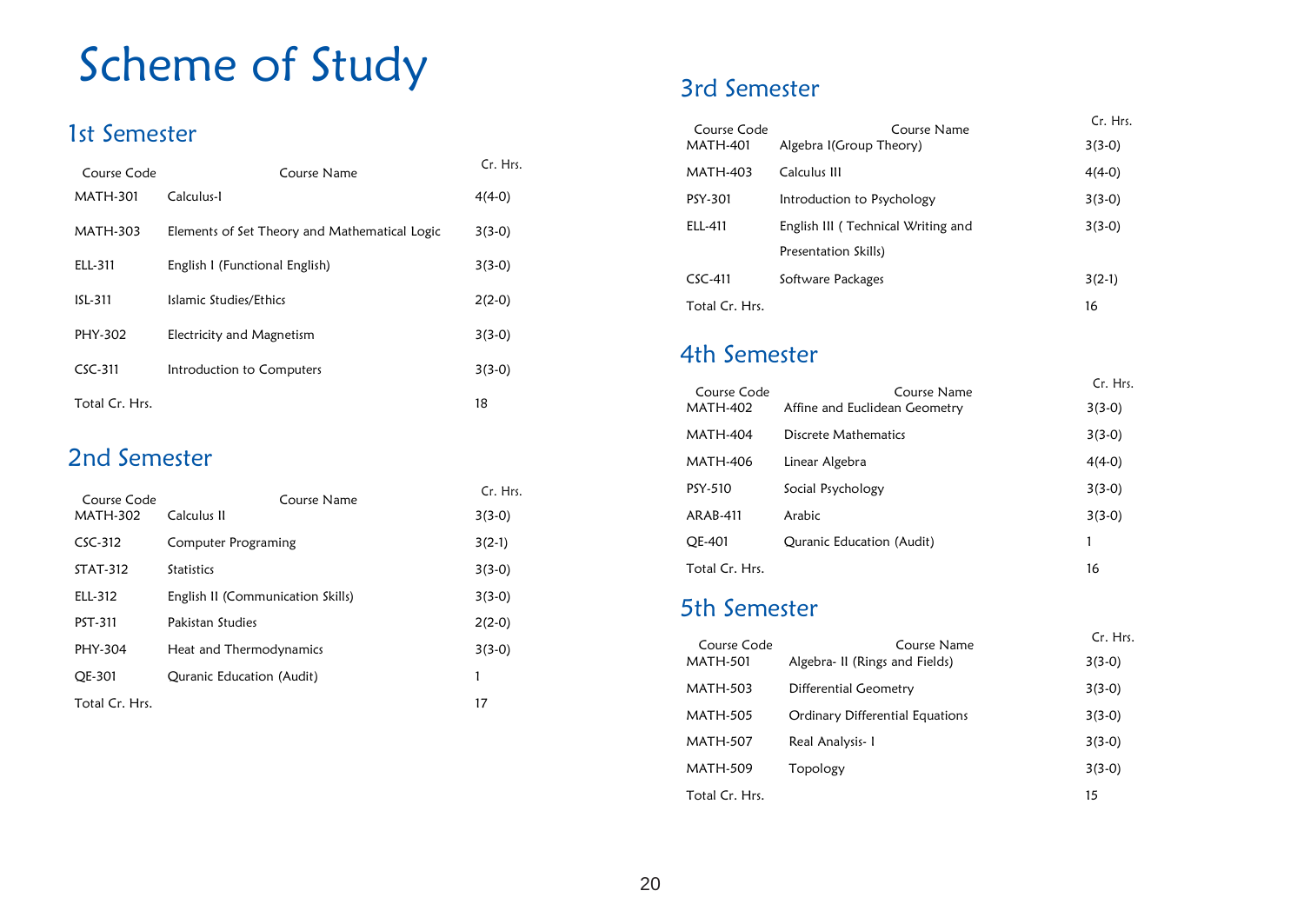## 6th Semester

| Course Code     | Course Name                    | Cr. Hrs. |
|-----------------|--------------------------------|----------|
| <b>MATH-502</b> | <b>Classical Mechanics</b>     | $3(3-0)$ |
| <b>MATH-504</b> | Complex Analysis               | $3(3-0)$ |
| <b>MATH-506</b> | <b>Functional Analysis</b>     | $3(3-0)$ |
| <b>MATH-508</b> | Partial Differential Equations | $3(3-0)$ |
| <b>MATH-510</b> | Real Analysis-II               | $3(3-0)$ |
| <b>OE-501</b>   | Quranic Education (Audit)      |          |
| Total Cr. Hrs.  |                                | 15       |

## 7th Semester

| Course Code     | Course Name                 | Cr. Hrs. |
|-----------------|-----------------------------|----------|
| <b>MATH-601</b> | <b>Mathematical Methods</b> | $3(3-0)$ |
| MATH-603        | Number Theory               | $3(3-0)$ |
| <b>MATH-605</b> | Numerical Analysis          | $4(3-0)$ |
|                 | E-1                         |          |
|                 | $E-2$                       |          |
| Total Cr. Hrs.  |                             | 16       |